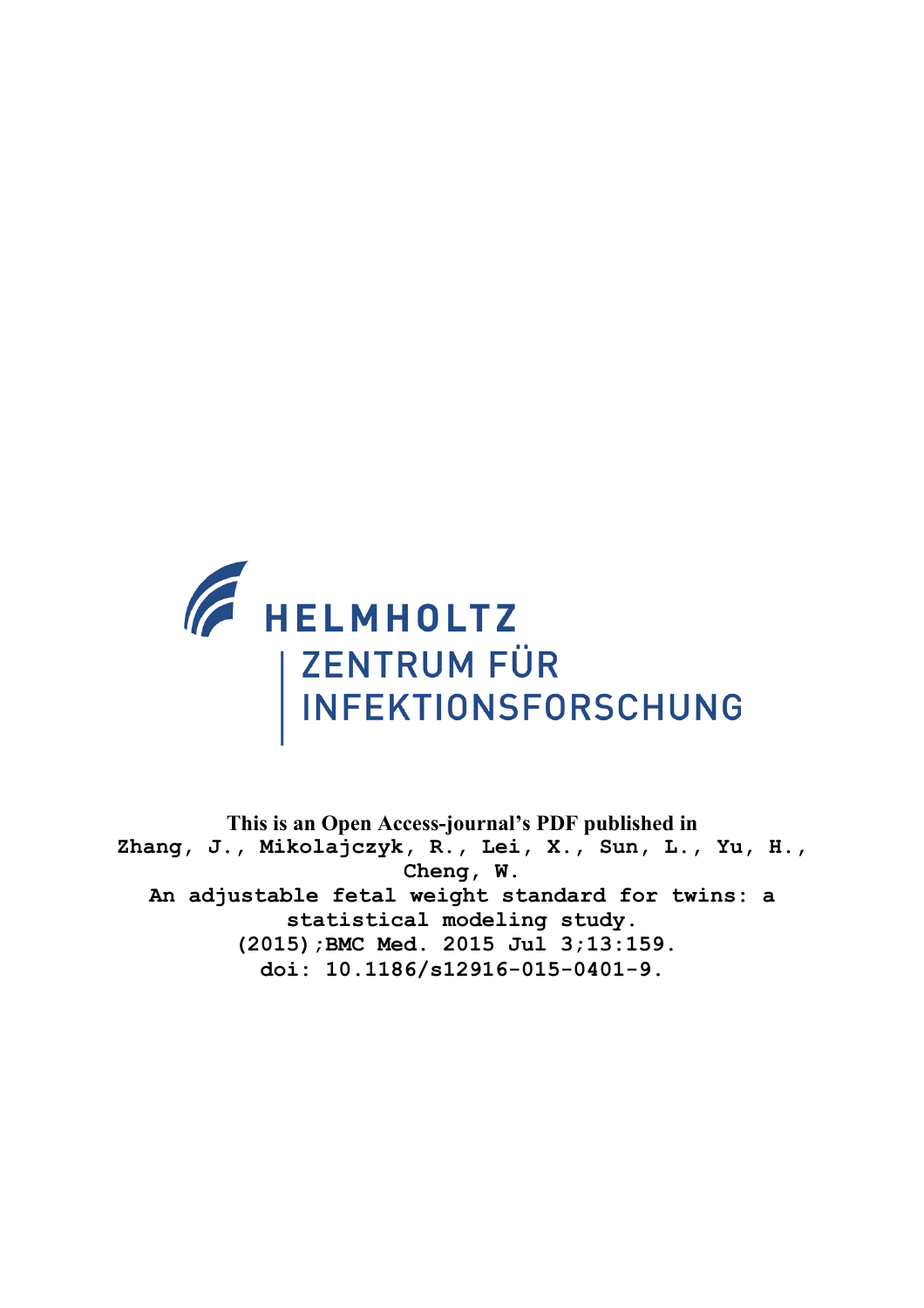## **RESEARCH ARTICLE Example 2014 CONSIDERING CONSIDERING CONSIDERING CONSIDERING CONSIDERING CONSIDERING CONSIDERING CONSIDERING CONSIDERING CONSIDERING CONSIDERING CONSIDERING CONSIDERING CONSIDERING CONSIDERING CONSIDE**



# An adjustable fetal weight standard for twins: a statistical modeling study

CrossMark

Jun Zhang $^{1,4^{\ast}}$ , Rafael Mikolajczyk $^2$ , Xiaoping Lei $^1$ , Luming Sun $^3$ , Hongping Yu $^4$  and Weiwei Cheng $^5$ 

## Abstract

**Background:** It is a common practice to use a singleton fetal growth standard to assess twin growth. We aim to create a twin fetal weight standard which is also adjustable for race/ethnicity and other factors.

Methods: Over half a million twin births of low risk pregnancies in the US, from 1995 to 2004, were used to construct a fetal weight standard. We used the Hadlock's fetal growth standard and the proportionality principle to make the standard adjustable for other factors such as race/ethnicity. We validated the standard in different race/ethnicities in the US and against previously published curves from around the world.

Results: The adjustable fetal weight standard has an excellent match with the observed birthweight data in non-Hispanic White, non-Hispanic Black, Hispanics, and Asian from 24 to 38 weeks gestation. It also had a very good fit with cross-sectional data from Australia and Norway, and a longitudinal standard from Brazil. However, our model-based 10th and 90th percentiles differed substantially from studies in Japan and US that used the last menstrual period for estimate of gestational age.

**Conclusion:** The adjustable fetal weight standard for twins is a flexible tool and can be used in different populations.

Keywords: Adjustable, Fetal, Standard, Twins, Weight

## **Background**

The use of a fetal growth standard for singleton pregnancies in order to assess twin growth is common practice. While twin and singleton fetuses may follow a similar growth pattern during the first and second trimesters [1], studies have shown that their growth patterns diverge in the third trimester [2–4]. A study by Joseph et al. [5] convincingly demonstrated that singletons and twins need separate standards in order to evaluate their growth appropriately. Furthermore, similar to singletons, there are racial/ethnic differences in fetal sizes among twins [6, 7]. One standard may not fit all populations without misclassification of small- and large-for-gestational-age fetuses. Therefore, an ideal twin standard should also be able to take such factors as race into account. However, twin pregnancies are less than 2% of all pregnancies, which makes it difficult to

\* Correspondence: [junjimzhang@gmail.com](mailto:junjimzhang@gmail.com) <sup>1</sup>



## Methods

Creation of an adjustable fetal weight standard for twins

The method to create an adjustable fetal weight standard for twins is the same as our previous work for singletons [8]. However, in contrast to the singleton adjustable standard, which anchors the Hadlock's curve to a mean birth weight at 40 completed weeks, the twin standard anchors to a mean birthweight at 37 completed weeks of a particular population. Specifically, we first adapted the widely accepted, ultrasound-based fetal growth standard proposed by Hadlock et al. [9]. Its formula to calculate median fetal weight for each gestational week [fetal weight (g) =  $exp(0.578 + 0.332 \times GA - 0.00354 \times GA^2)]$  was used as the base for fetal growth pattern. GA refers to gestational age in exact weeks (e.g., 36 weeks + 5 days = 36.7 weeks). Hadlock et al. [9] used ultrasound measurements



© 2015 Zhang et al. This is an Open Access article distributed under the terms of the Creative Commons Attribution License [\(http://creativecommons.org/licenses/by/4.0\)](http://creativecommons.org/licenses/by/4.0), which permits unrestricted use, distribution, and reproduction in any medium, provided the original work is properly credited. The Creative Commons Public Domain Dedication waiver [\(http://](http://creativecommons.org/publicdomain/zero/1.0/) [creativecommons.org/publicdomain/zero/1.0/\)](http://creativecommons.org/publicdomain/zero/1.0/) applies to the data made available in this article, unless otherwise stated.

<sup>&</sup>lt;sup>1</sup>MOE-Shanghai Key Laboratory of Children's Environmental Health, Xinhua Hospital, Shanghai Jiao Tong University School of Medicine, 1665 Kong Jiang Road, Shanghai 200092, China

<sup>4</sup> School of Public Health, Guilin Medical College, Guangxi, China Full list of author information is available at the end of the article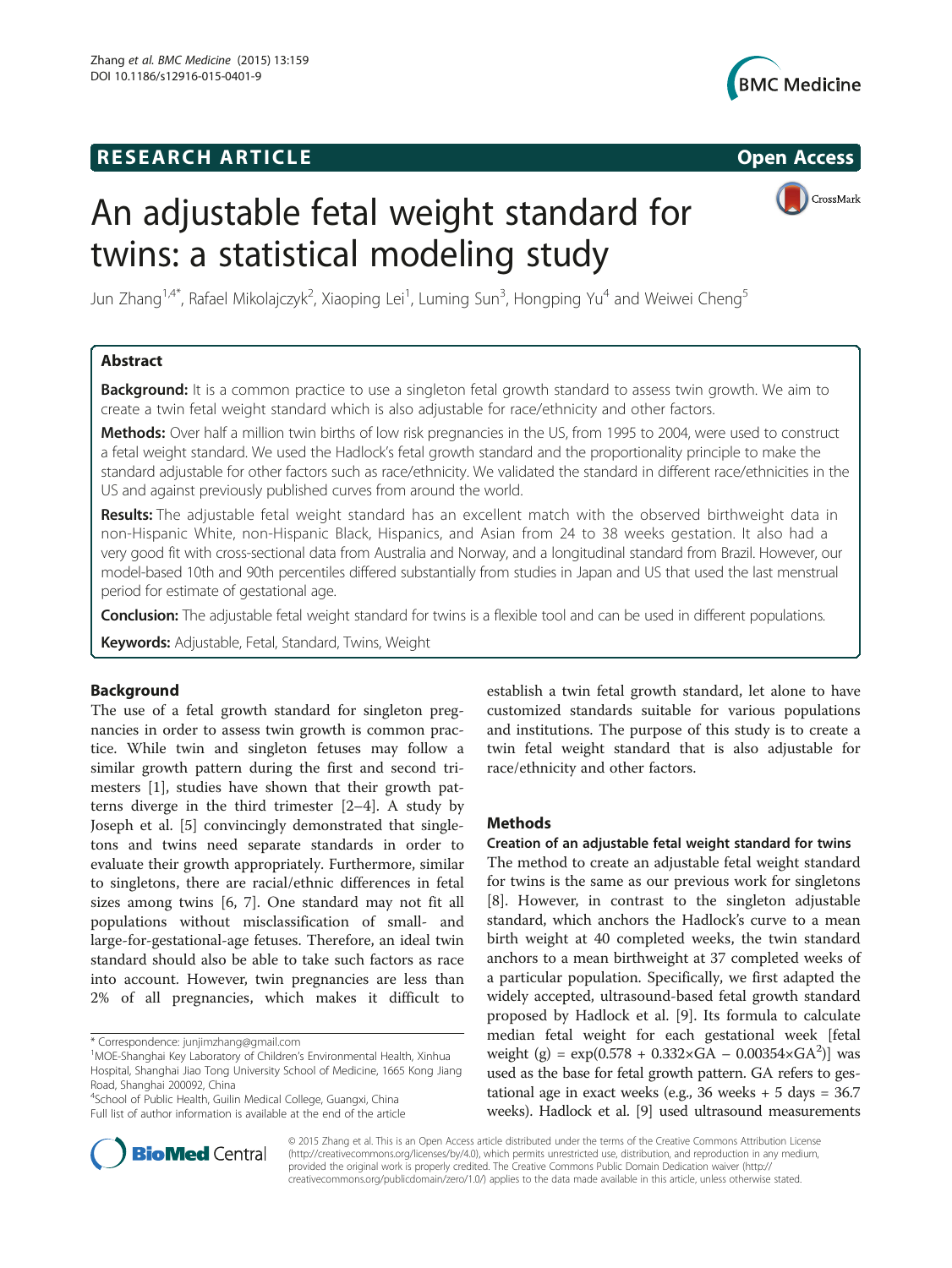between 10 and 41 weeks gestation of 392 singleton pregnant women of the European Continental Ancestry Group living in the USA, i.e., White, to create this optimum growth equation. They also showed that the statistical variation of fetal weight in a given gestational week was a constant fraction of the mean. On the basis of this information, they provided fetal-weight percentiles for each gestational week. They also showed that the statistical variation of fetal weight in a given gestational week was a constant fraction of the mean. On the basis of this information, they provided fetal-weight percentiles for each gestational week.

Second, we adopted the proportionality principle proposed by Gardosi et al. [10], which assumes that individual weight can be expressed as a percentage of the expected weight based on Hadlock's growth equation. We assumed that Hadlock's growth equation could be used to derive percentiles of fetal weight in a given gestational week for a different population by anchorage of the formula to a mean birthweight at 37 complete weeks. We first obtained the mean birthweight at 37.5 weeks of low-risk twins in a White population in the US (described below). This mean birthweight (MW.GA = 37) was then divided by the constant of 3,133 g, which is the mean birthweight at 37.5 weeks of gestation in Hadlock's fetal growth equation. The obtained ratio was assumed to be constant across gestation, i.e., if the mean birthweight at 37 weeks in a particular population was 0.86 (or 86 %) of those of White fetuses in the US, then it was also 0.86 at 34 weeks. Next, we multiplied fetal-weight estimates based on Hadlock's reference for each gestational week by this ratio and obtained mean fetal weight estimates across gestation for the specific population to make the Hadlock function adjustable according to the size of twin births at term.

Following Hadlock's method, we assume that the standard deviation (SD) expressed in percent of the mean weight is constant across gestation. Based on normal distribution, corresponding percentiles can be calculated. A complete fetal weight standard for twins, therefore, is created. It is adjustable for any population or institution, which can use its own mean birth weight at 37.5 weeks (i.e., the mean of all births at 37 completed week) as an anchoring point for the fetal weight standard. For easy use, we have created an Excel®-based software that can be readily applied (Additional file 1).

#### Application to the US population

To create and validate our adjustable standard, we first used the US Linked Live Birth and Infant Death files from 1995 to 2004 [11]. These data present the national live birth registry linked to infant deaths and compiled by the National Center for Health Statistics, US Centers for Disease Control and Prevention; detailed description of this dataset is provided elsewhere [12]. Available information in this dataset included demographic characteristics of mothers, obstetric history, birth outcomes, and infant death.

For most women (86.8 %), two different types of gestational age estimates were recorded on the birth certificate in these data: clinical estimate (CE) and gestational age based on self-reported last menstrual period (LMP). Deficiencies of LMP-based gestational age are well established [13]. Recently, Qin et al. [14] used a simple method in which the CE of gestational age is substituted for LMP-based gestational age when the difference between the two estimates is greater than 2 weeks (LMP/CE method). They demonstrated that the LMP/ CE method, when compared to the other techniques, almost eliminated the second mode in gestational age distribution. Thus, this method appears to be effective in correcting large errors in gestational age estimates. It has the further benefit that records are reclassified, rather than excluded altogether. Given these strengths, we adopted LMP/CE method for purposes of our analysis; 10.7 % of women had a replacement.

In the current analysis, we first separated the study population by race/ethnicity (non-Hispanic White, non-Hispanic Black, Hispanics, and Asian). Second, we calculated mean birthweight and SD at 37 completed weeks for each race/ethnicity (Table 1). Using the adjustable standard weight percentiles calculator, we produced race-specific fetal weight percentiles.

There were 1,157,393 twins in the linked 1995–2004 birth and infant death dataset (Fig. 1). We restricted our analysis to low risk twin live births, i.e., women with reliable gestational age and birthweight, maternal age between 20 and 35 years, high school graduate or higher education, non-smokers, no hypertensive disorders in pregnancy or pre-existing or gestational diabetes, and prenatal care started in first trimester, leaving 536,479 twins for the final analysis.

#### Comparison with other standards

We compared our standard with three birthweight-based twin standards [15–17], two cross-sectional ultrasoundbased fetal weight standards [3, 18], and two longitudinal fetal weight standards [19, 20]. We first chose the mean birthweight and SD at 37 weeks from each study and calculated an adjusted fetal weight standard using the above program. Then, we plotted our growth curve against the curves in these studies and compared the differences.

#### Ethics statement

Data for this analysis were obtained from anonymous data rendering an exemption of ethical approval by the Shanghai Xinhua Hospital Research Ethics Board.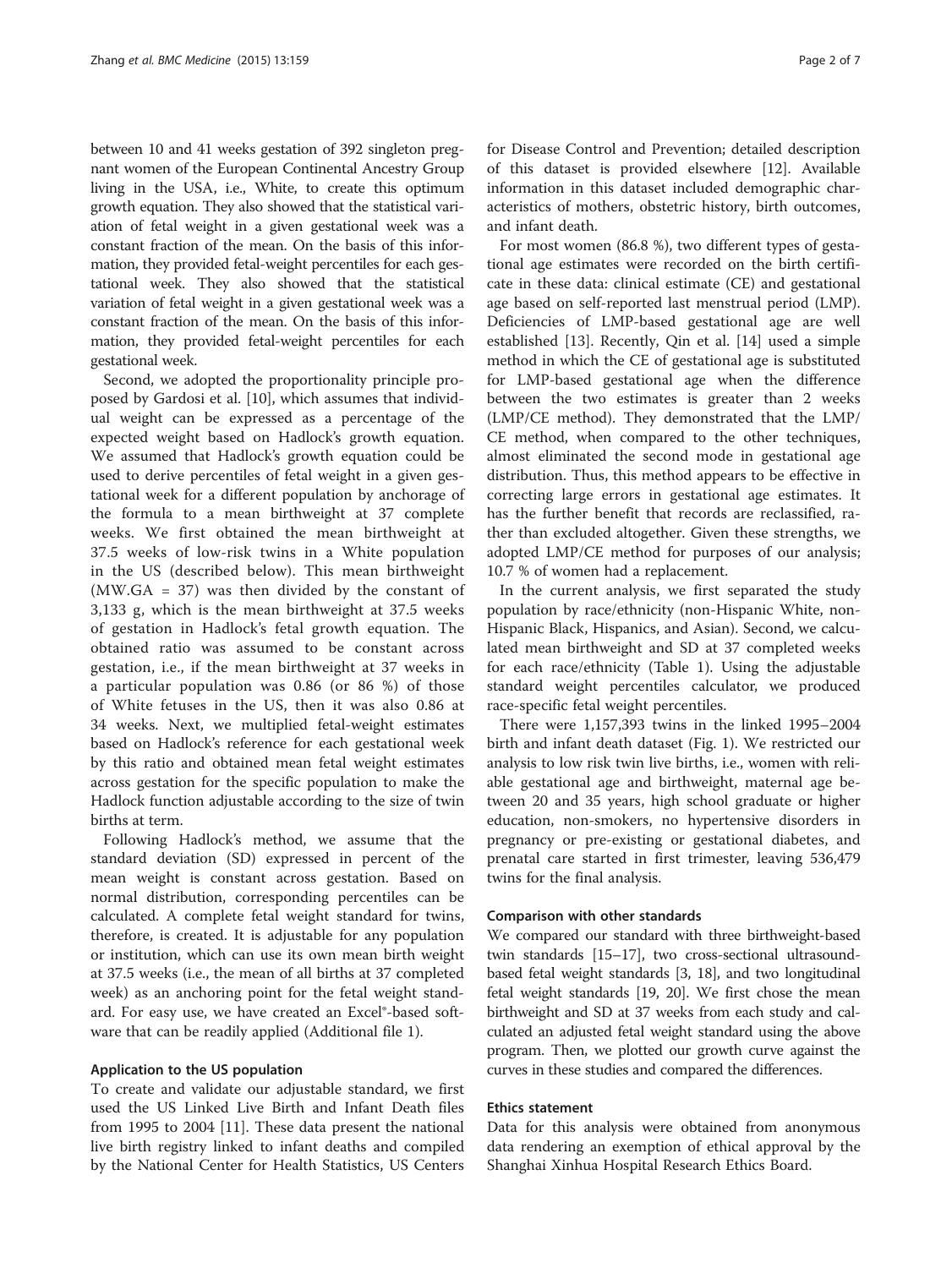| Race/ethnicity | N.      | Percentage | Mean birthweight (g) | Standard deviation | SD/mean (%) |
|----------------|---------|------------|----------------------|--------------------|-------------|
| White          | 380,295 | 70.9       | 2,727                | 374                | 13.7        |
| Black          | 90,228  | 16.8       | 2,605                | 378                | 14.5        |
| Hispanic       | 41,905  | 7.8        | 2,663                | 381                | 14.3        |
| Asian          | 13,189  | 2.5        | 2,581                | 372                | 14.4        |
| Other          | 10,892  | 2.0        |                      |                    |             |
| Total          | 536,479 | 100.0      |                      |                    |             |

Table 1 Mean birthweight at 37 weeks gestation among different race/ethnicity twins in the US 1995–2004

## Results

Figure 2 illustrates the adjustable fetal weight standard for twins. We applied this standard to different populations and compared with standards published previously.

Table 1 presents the mean birthweight at 37 weeks gestation by different race/ethnic groups in the US – Black and Asian twins had mean birthweights approximately 100 and 150 g lower than White twins at 37 weeks gestation. We then compared the observed birthweight by gestational week with the adjusted standard in White, Black, Hispanic, and Asian twin births. Figure 3 shows that the adjustable standard at the 50th percentile matched the mean observed birthweight curves very well for all races/ethnicities in the US from 24 to 38 weeks gestation. However, the adjustable

standard tended to have a narrower range at the 10th and 90th percentiles than the observed data.

We also compared twin birthweight references from Australia, Norway, and Japan. Figure 4 (left column) shows that the observed and adjusted curves overlapped for both males and females in Australia and Norway. However, the curves differed quite substantially for Japan. Although the 10th percentile curves were similar, the 50th and 90th percentiles curves were much higher than those of the adjustable standard, particularly in early gestation. Furthermore, in the Japanese data the percentile ranges were much wider in early gestation, lacking a typical gramophone shape. This phenomenon was also observed in a US cross-sectional study using clinically recorded estimated fetal weight (Fig. 4, right column).

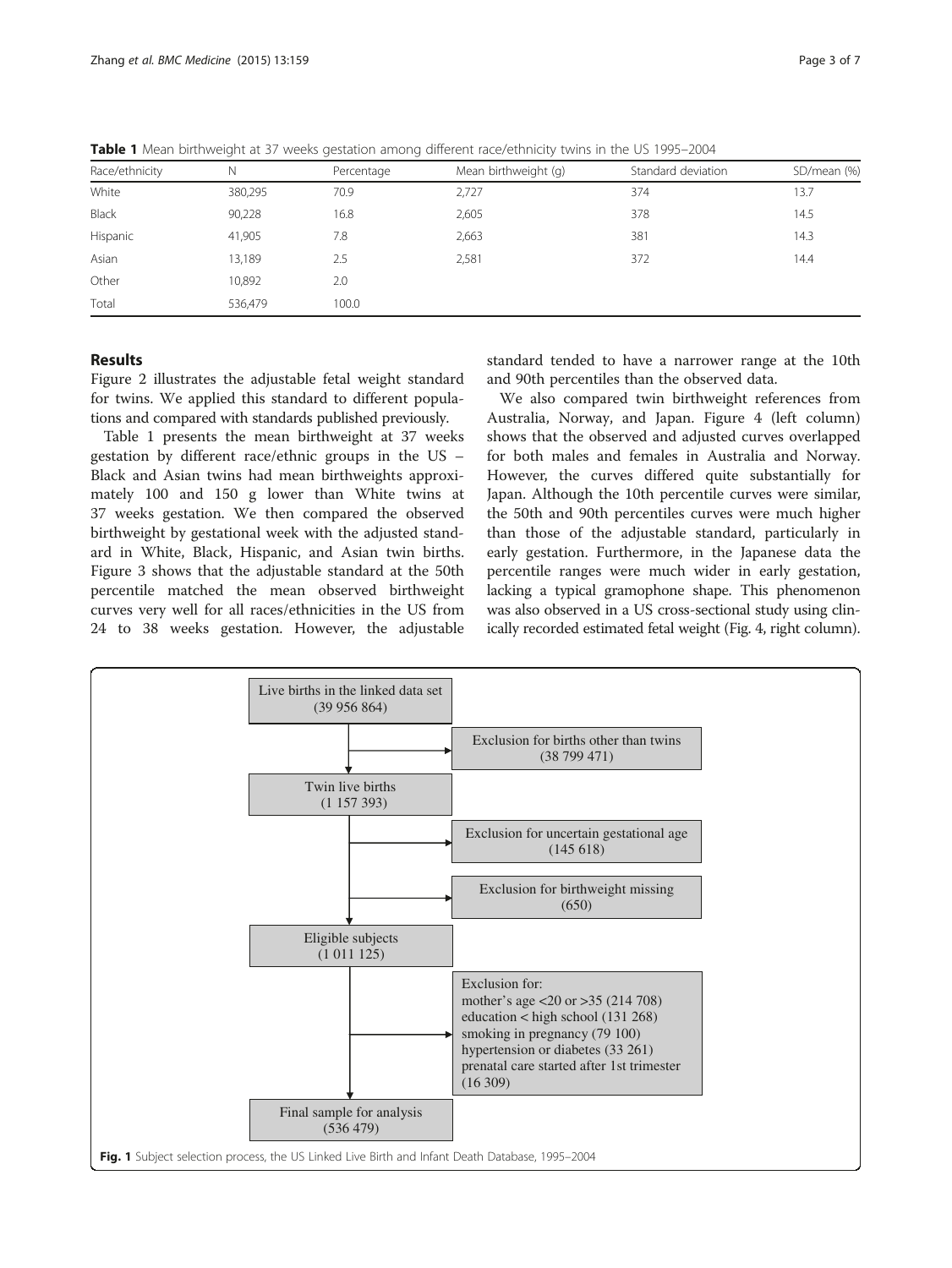

In contrast, the adjustable standard matched well with a Brazilian cross-sectional study with estimated fetal weight in both monochorionic and dichorionic twins. It is interesting to note that the 5th and 95th limits were appreciably wider for the monochorionic than the dichorionic twins.

Finally, we compared our standard with two longitudinal fetal growth standards from Brazil and the US (Fig. 5) [19, 20]. The Brazilian study serially measured

125 low-risk twin sets every 3 weeks, on average, from 14 to 38 weeks gestation. Multilevel regression analysis was performed on normalized data. Our adjustable curves matched well with the longitudinal standard, except that the Brazilian standard had a higher 90th percentile curve than the adjustable standard. Yarkoni et al. [20] conducted a small longitudinal study in 35 healthy women with normal twin pregnancies in the US. Ultrasound measures were taken every 3 weeks from 15

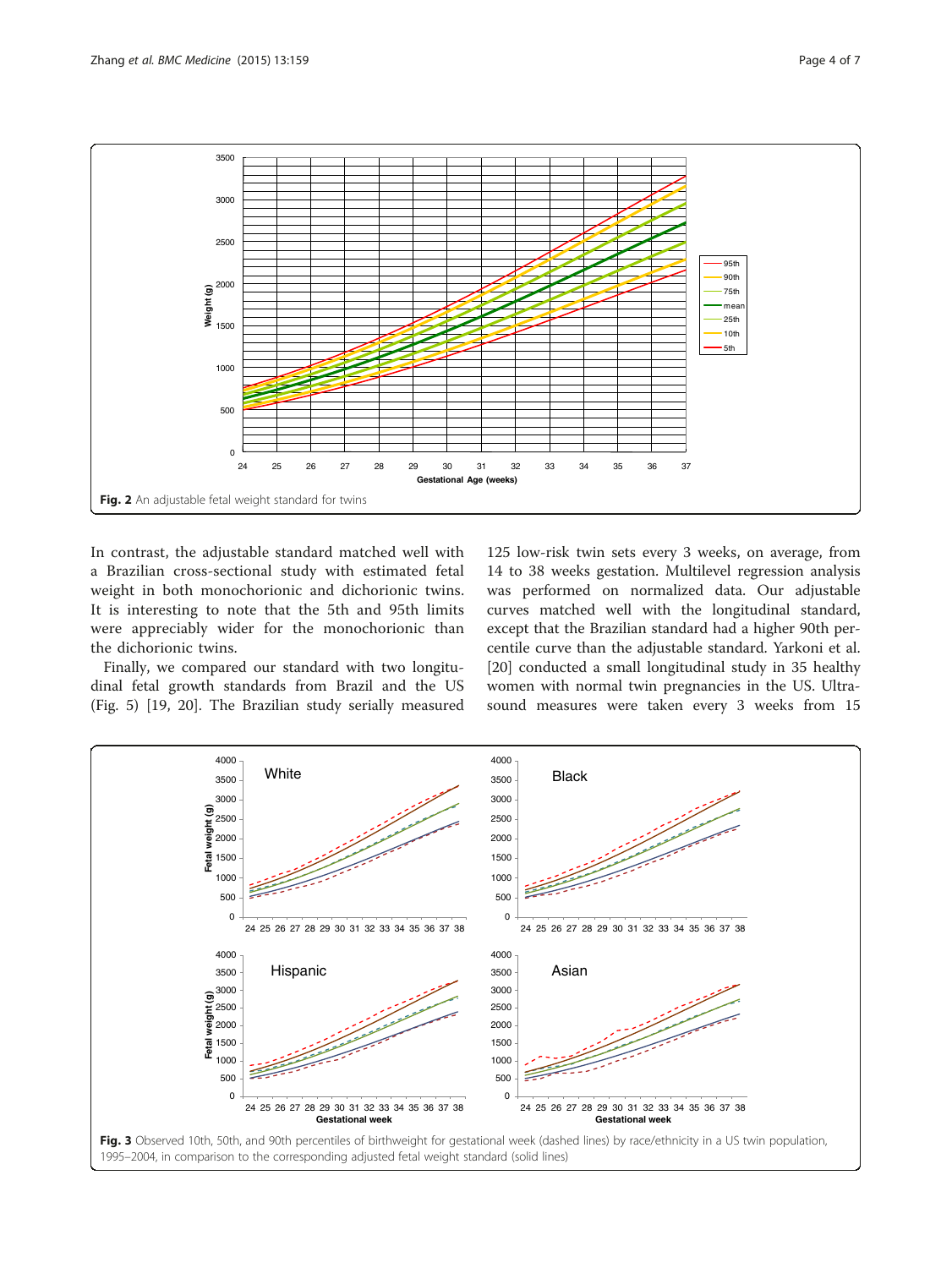

weeks gestation to delivery. Noticeably, the 5th and 95th limits were less stable probably due to the small sample size. However, the 50th percentile curve was almost identical to ours.

## **Discussion**

Based on the Hadlock fetal growth standard for singletons and the proportionality principle, we created an adjustable fetal weight standard for twins. It can be easily adjusted to the local population and individual institutions. We found that the adjusted standard matched with Australian, Brazilian, Norwegian, and American twin birth standards well, which validates our method.

It has been shown that normal fetal growth follows an intrinsic pattern that can be expressed by a mathematical function, i.e., the proportionality function [10]. Numerous studies have also demonstrated that the distribution of estimated fetal weight at each gestational week is close to normal [2, 9, 10], which lends the opportunity to simply use the SD of the normal distribution to calculate the full spectrum of percentiles. These two principles provided the foundation of our work. Our findings were validated through comparisons with observed and published data, particularly with the longitudinal twin standards [19, 20].

While the adjusted curves matched the observed and published data well in general, several issues are worth discussing. First, studies have shown that singleton and twin growth patterns diverge in late pregnancy [2–4]. Why then did the adjustable twin standard that is derived from the singleton growth equation match the observed data seamlessly? One explanation is that twins may have a constantly slower growth velocity than singletons. At early gestation, when fetuses are small, singleton and twin curves are very close. As the fetuses grow, the difference in fetal size emerges and becomes larger with gestation.

Second, studies of singleton gestation have shown that preterm, especially very preterm births (<34 weeks of gestation), are more likely to be growth restricted. Their mean birthweight, therefore, is substantially below the mean estimated fetal weight at a given gestation [21]. However, in twins, this discrepancy does not seem to be substantial. We found that the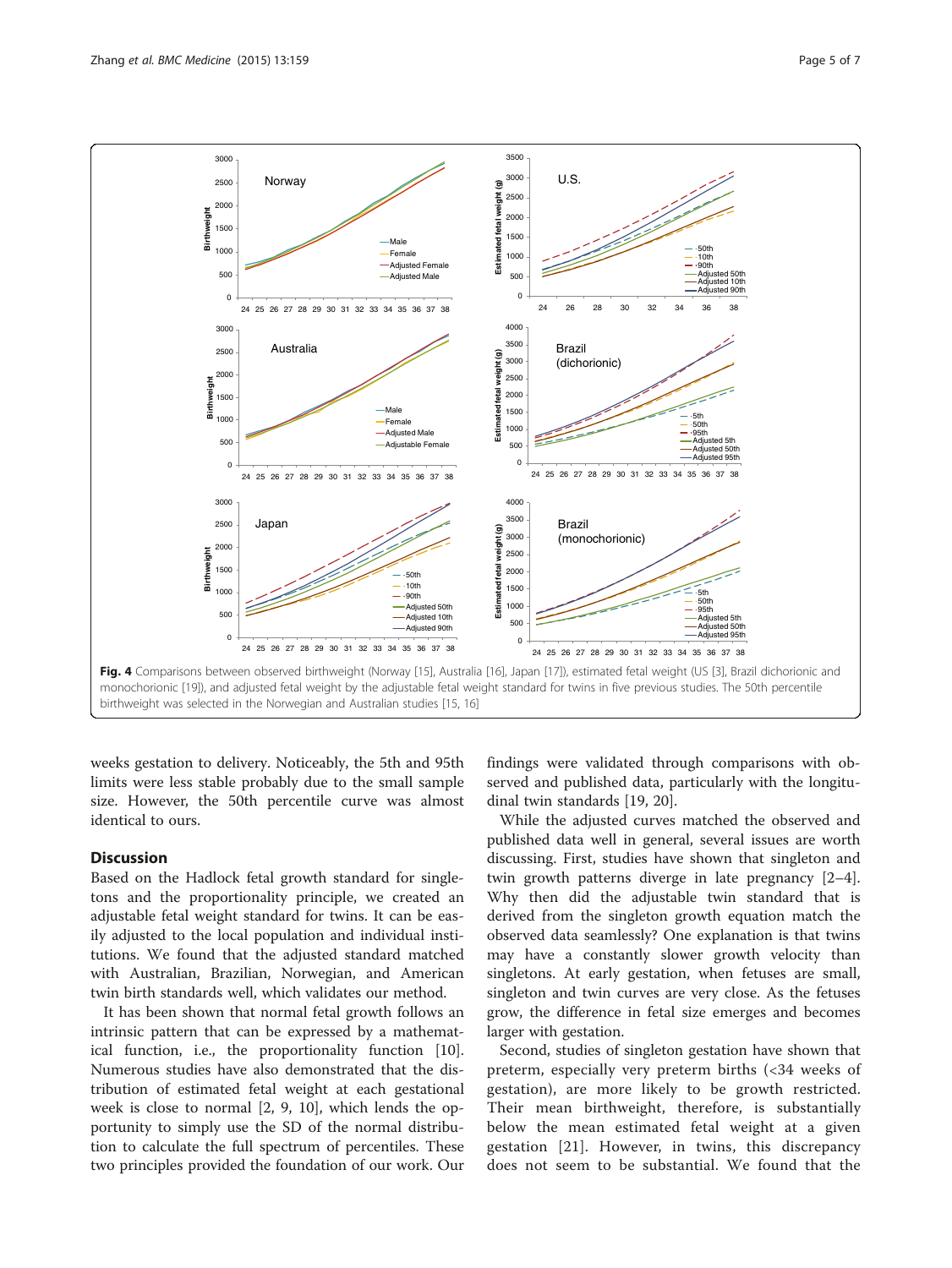

adjusted mean fetal weight curve matched the birthweight curves in the Australian, Norwegian, and American data, even in very preterm births. This was further confirmed by the comparison with the longitudinal ultrasound twin standards [19, 20], which are considered the "gold standard" herein. These findings suggest that preterm twins may not necessarily be severely growth restricted.

Nonetheless, the 10th and 90th percentile curves did differ substantially between observed data in Japan (birthweight) [17] and US (estimated fetal weight) [3] and our adjusted standard for these countries – the discrepancy was particularly large in early gestation. By closely examining the observed data, we found that the typical gramophone shape of fetal growth curves was not clear in these data, suggesting that errors in gestational age may have had a substantial impact on the created percentiles of birthweight. Nevertheless, one must bear in mind that these studies used retrospective clinical data and mostly relied on the LMP for dating of the pregnancy. Previous research has extensively documented that errors in gestational age can cause the above phenomenon [22]. Indeed, our percentile patterns were much closer to those in longitudinal studies with careful dating and measuring [19, 20] and an obvious gramophone shape. It is worth noting that specifically designed prospective studies with carefully measured ultrasound data in twins are invaluable in validating our tool. The curves presented herein fit well with these.

In addition, we would like to point out that our method to create a fetal growth standard can be used for both standard and population reference. When the mean birthweight and SD at 37 weeks are obtained from population-based data, the adjusted curves are a population reference. On the other hand, if the mean birthweight and SD at 37 weeks are obtained from low-risk pregnancies with normally grown fetuses, the curves are a standard [23].

Finally, a recent fetal growth study collected data in healthy, well-nourished women living in environments with minimal constraints on fetal growth, across eight geographically diverse urban areas worldwide [24]. The results showed substantial variations in fetal size at birth among races/countries. For example, the singleton mean birthweight at term in India was 2.9 kg, while the corresponding birthweight in the UK was 3.5 kg [24], suggesting that there are substantial differences in fetal growth potential among races that cannot be explained by environment. Such evidence argues for a race-specific twin fetal growth standard. Nevertheless, the ultrasound estimation of fetal weight has an intrinsic error. In research studies, an error <10% on average can be achieved [25], but in daily clinical practice this error could be larger. Thus, one may argue that adjusting for racial variation in twin fetal size may not be necessary. Indeed, the benefit of a race-specific standard for twin fetal growth may be small in countries and institutions with a predominately homogeneous Caucasian population. The benefit is probably more prominent for international comparisons [8].

## Conclusion

It is common practice to use a singleton fetal growth standard to assess twin growth, which could substantially misclassify a high proportion of twins as growth restricted. Furthermore, there are differences in twin fetal size among races and populations. The adjustable fetal growth standard for twins is a flexible tool and can be used in different populations as a standard or population reference. It can reduce the misclassification of abnormal fetal growth and provide more accurate fetal assessment, particularly in international comparisons. For easy use, we have created an Excel-based software that can be readily applied (Additional file 1). Further validation with carefully conducted (either cross-sectional or longitudinal in study design), prospectively collected ultrasound-based fetal growth standards for twins in various populations is warranted.